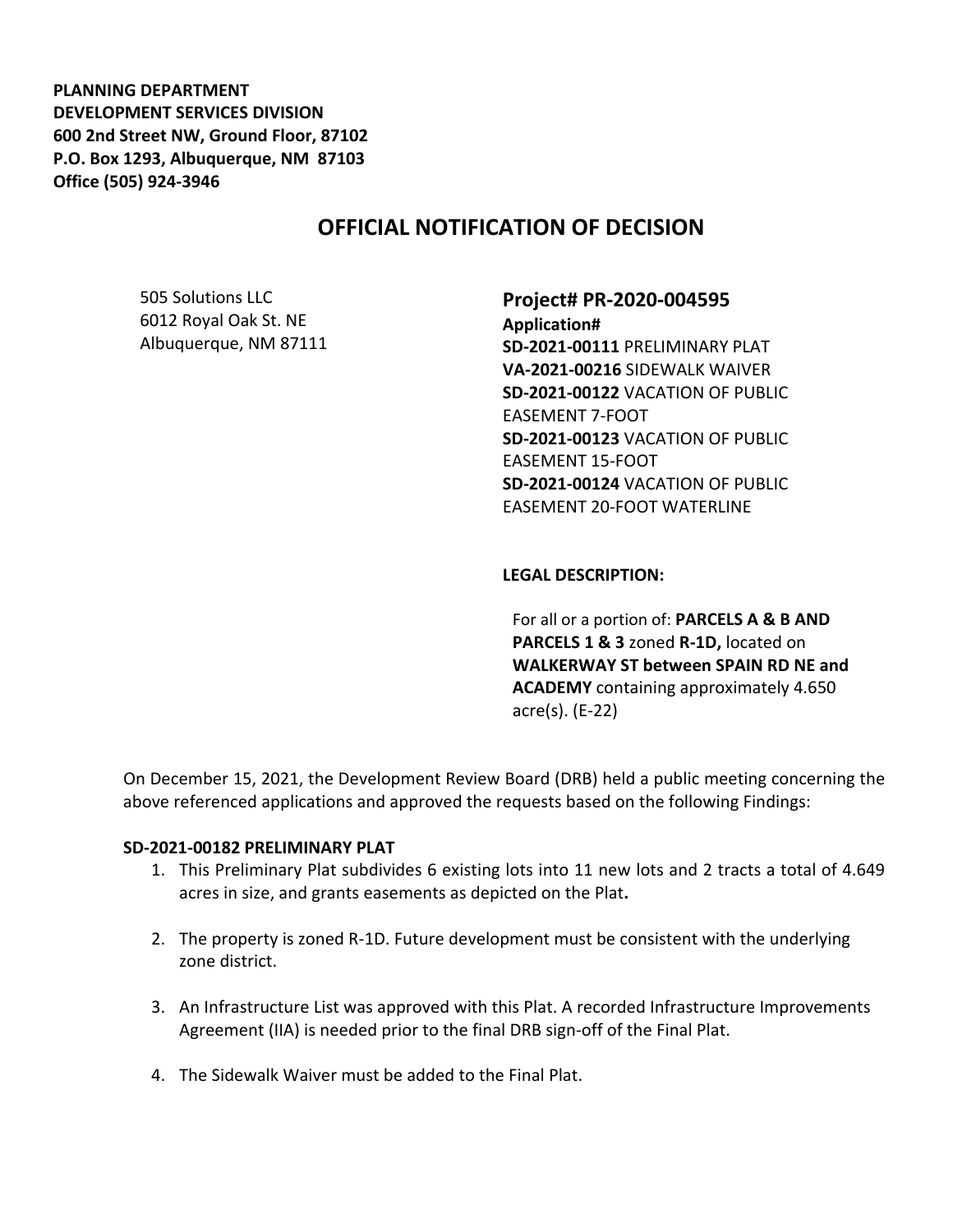Official Notice of Decision Project # PR-2020-004595 Applications# SD-2021-00111, VA-2021-00216, SD-2021-00122, SD-2021-00123, SD-2021-00124 Page 2 of 3

- 5. The proposed subdivision is the eastern portion of the Royal Oaks Estates which was developed with residential uses to the west and a commercial use to the east. During the IDO zoning conversions, this eastern portion was zoned PD. The applicant received a zoning change from PD to R-1D through application to the Environmental Planning Commission.
- 6. The Royal Oaks subdivision was developed with private streets where the lot lines were created to the center of the street and a vehicular easement was established to create the street. The existing access to all portions of the Royal Oak subdivision is through a private gate.
- 7. The subject parcels are north of and separated from the subdivision gate by a private segment of Royal Oak that is owned by private lot owners. The applicant does not have a controlling legal interest in the community gate or in the privately-owned 30-foot segment of Royal Oak Street immediately south of the community gate. Therefore, the applicant is not required to address any deficiencies regarding the gate.
- 8. The proposed subdivision has access through the private gate on Royal Oak Drive. The applicant does not have appurtenant legal interests in the community gate or in the privately-owned 30-foot segment of Royal Oak Street immediately south of the community gate. Therefore, the new subdivision was approved with the access 'as-is.'
- 9. The applicant provided the required notice as outlined in the IDO Table 6-1-1.

### **VA-2021-00216 SIDEWALK WAIVER**

- 1. The applicant proposes a waiver from the requirement to construct a sidewalk as depicted on the Composite Paving Plan in the application submittal.
- 2. The request is justified per 14-16-6-6(P)(3) of the IDO. The area is of low-intensity land use, and the absence of a sidewalk will not be detrimental to the public welfare and will not create a gap in an existing sidewalk system extended to one or more sides along the streets within the subject property.
- 3. The applicant provided the required notice as outlined in the IDO Table 6-1-1.

## **SD-2021-00122 VACATION OF PUBLIC EASEMENT 7-FOOT**

- 1. The applicant proposes to vacate a 7-foot wide access easement along the east side of existing Lot 1-A.
- 2. The request is justified per 14-16-6-6(M)(3) of the IDO. The access easement does not provide access to any adjacent properties and is no longer necessary.